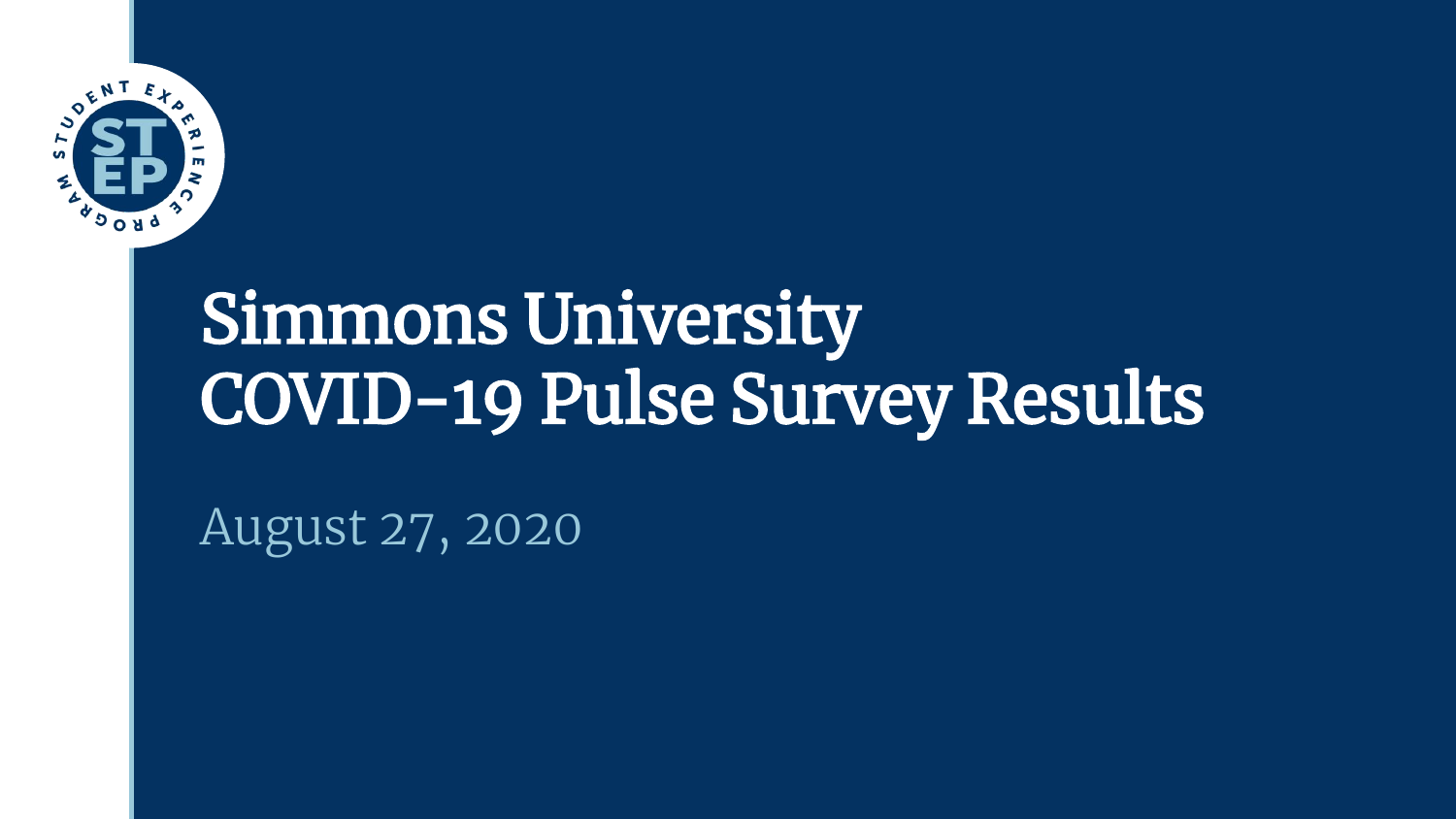### COVID-19 Pulse Survey: Quick Facts

- Pulse surveys administered by Gallup to faculty and staff in April and July 2020
	- Questionnaire included 6 questions on a 5 point scale, and 2 open response questions
	- Short, <5 minute surveys were in the field for one week



#### **COVID Pulse Responses by Employee Type**

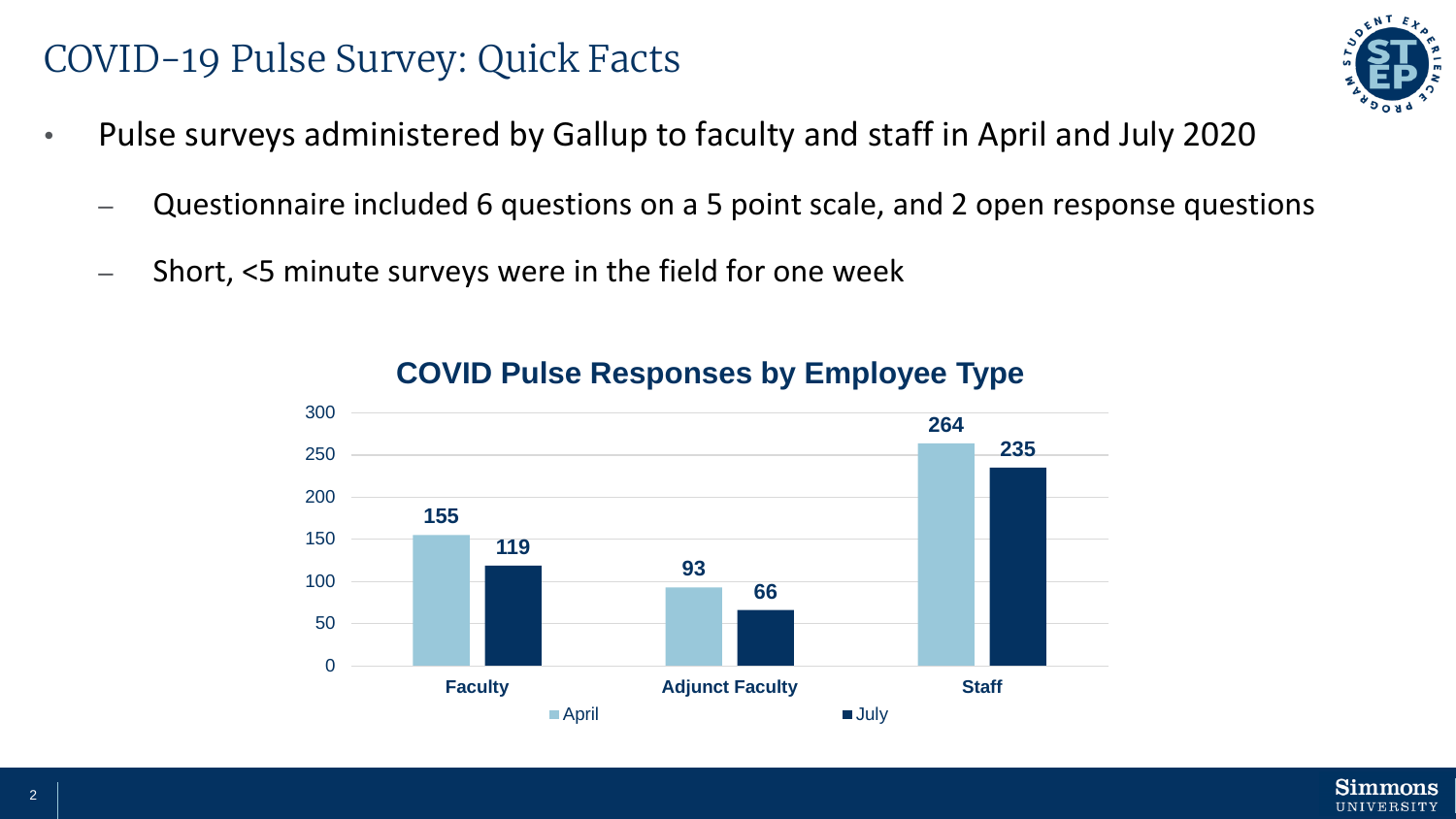## COVID-19 Pulse Survey: Results from April & July 2020



| Questions                                                                                  | <b>Total</b><br>$\mathsf{N}$ | <b>April Mean</b> | <b>July Mean</b> | Change                     | July<br><b>Topbox</b> |
|--------------------------------------------------------------------------------------------|------------------------------|-------------------|------------------|----------------------------|-----------------------|
| I am confident in my organization's<br>financial future.                                   | 427                          | 2.57              | 2.64             | $+0.07$                    | 4                     |
| My employer has communicated a<br>clear plan of action in response to<br>COVID-19.         | 430                          | 4.10              | 4.12             | $+0.02$                    | 39                    |
| I feel well prepared to do my job.                                                         | 428                          | 4.18              | 3.93             | $\blacksquare$ -0.25       | 30                    |
| My immediate supervisor keeps me<br>informed about what is going on at my<br>organization. | 430                          | 4.24              | 4.06             | $-0.18$                    | 47                    |
| My organization cares about my<br>overall wellbeing                                        | 429                          | 3.81              | 3.41             | $\blacktriangledown$ -0.40 | 20                    |
| I am able to maintain a healthy<br>balance between work and personal<br>commitments.       | 429                          | 3.44              | 3.17             | $\blacktriangledown$ -0.27 | 14                    |

#### **PERCENTILE RANGE IN G A L L U P D A T A B A S E**

| <25 <sup>th</sup> percentile                   |  |  |  |  |  |
|------------------------------------------------|--|--|--|--|--|
| 25th - 49th percentile                         |  |  |  |  |  |
| 50th - 74th percentile                         |  |  |  |  |  |
| 75 <sup>th</sup> - 89 <sup>th</sup> percentile |  |  |  |  |  |
| >90 <sup>th</sup> percentile                   |  |  |  |  |  |
| comparison not available                       |  |  |  |  |  |
|                                                |  |  |  |  |  |

\*Topbox score is the % of employees that strongly agree with each statement